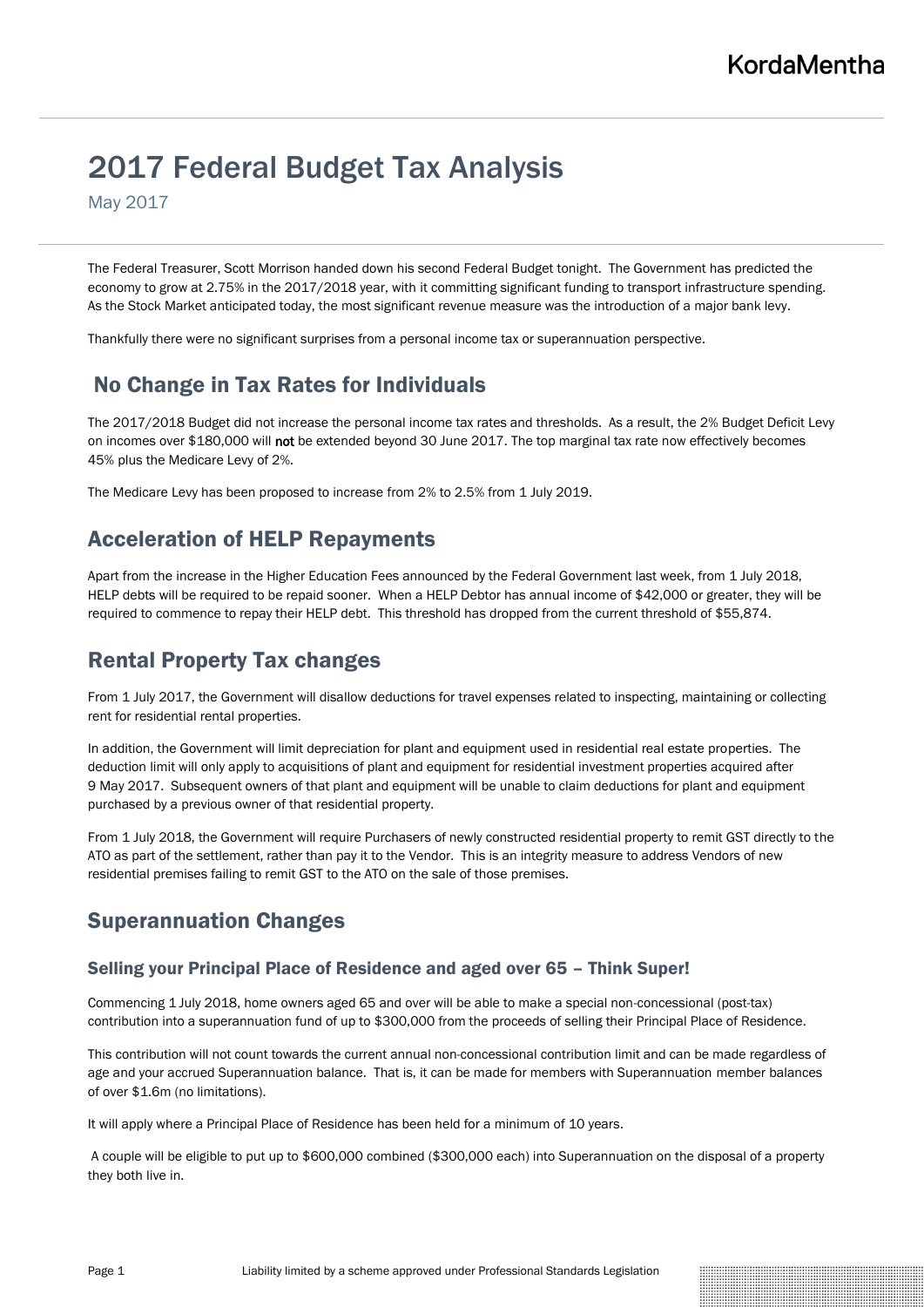#### First Home Buyers can save for a Deposit via Superannuation

From 1 July 2017, voluntary tax deductible contributions of up to \$15,000 per year (\$30,000 in total), can be made to a superannuation fund which can be withdrawn (with earnings) to fund the deposit on the purchase of a first home.

Withdrawals will be permitted from 1 July 2018 and subject to concessional income tax treatment.

#### Changes to Limited Recourse Borrowing Arrangements (LRBA)

From the 1 July 2017, borrowings within Superannuation under an LRBA will become more restrictive.

Debts within a Superannuation Fund will count towards the \$1.6m Non-Concessional Cap. There will also be complex calculations for clients in pension mode and their Pension Transfer Balance Caps.

This will have a significant impact where members had factored in a strategy around non-concessional contributions to fund debt repayments.

This measure applies to members in either accumulation or pension mode.

### Small Business Depreciation

The current instant asset write-off for small business entities for assets that cost \$20,000 or less will continue for another 12 months to 30 June 2018. The immediate asset write-off only applies to assets used by a small business and first used or installed ready for use by 30 June 2018.

Assets valued at \$20,000 or more can continue to be placed in a general small business pool and depreciated at 15% in the first income year and 30% in each income year thereafter.

### Small Business Capital Gains Tax Changes

There are technical integrity measures announced in the Budget to restrict the ability to claim the Small Business CGT Concessions by owners of small businesses who are attempting to access concessions for assets that are unrelated to their small business. Clearly, the Government has a particular tax avoidance scheme in mind. Nevertheless, no detail was released with the Budget Papers. We will keep you up to date of the changes once they are released.

### Corporate Tax Rate Reduction

This is a measure that was announced in last year's Budget but was finally passed by the Senate today.

Effective 1 July 2016, the Corporate Tax Rate is reduced for small business entities to 27.5%. A small business entity is an entity that has an aggregated business turnover of less than \$10 million.

The turnover threshold to qualify for the 27.5% Corporate Rate will increase in accordance with the following table:

| Income Year   | <b>Annual Aggregated Turnover</b><br><b>Threshold</b><br>S |
|---------------|------------------------------------------------------------|
| 2017 - 2018   | 25 Million                                                 |
| 2018 - 2019   | 50 Million                                                 |
| $2019 - 2020$ | 100 Million                                                |
| 2020 - 2021   | 250 Million                                                |
| 2021 - 2022   | 500 Million                                                |
| 2022 - 2023   | 1 Billion                                                  |

The Government aims to reduce the Corporate Rate ultimately to a 25% Corporate Rate for all Companies commencing 1 July 2026.